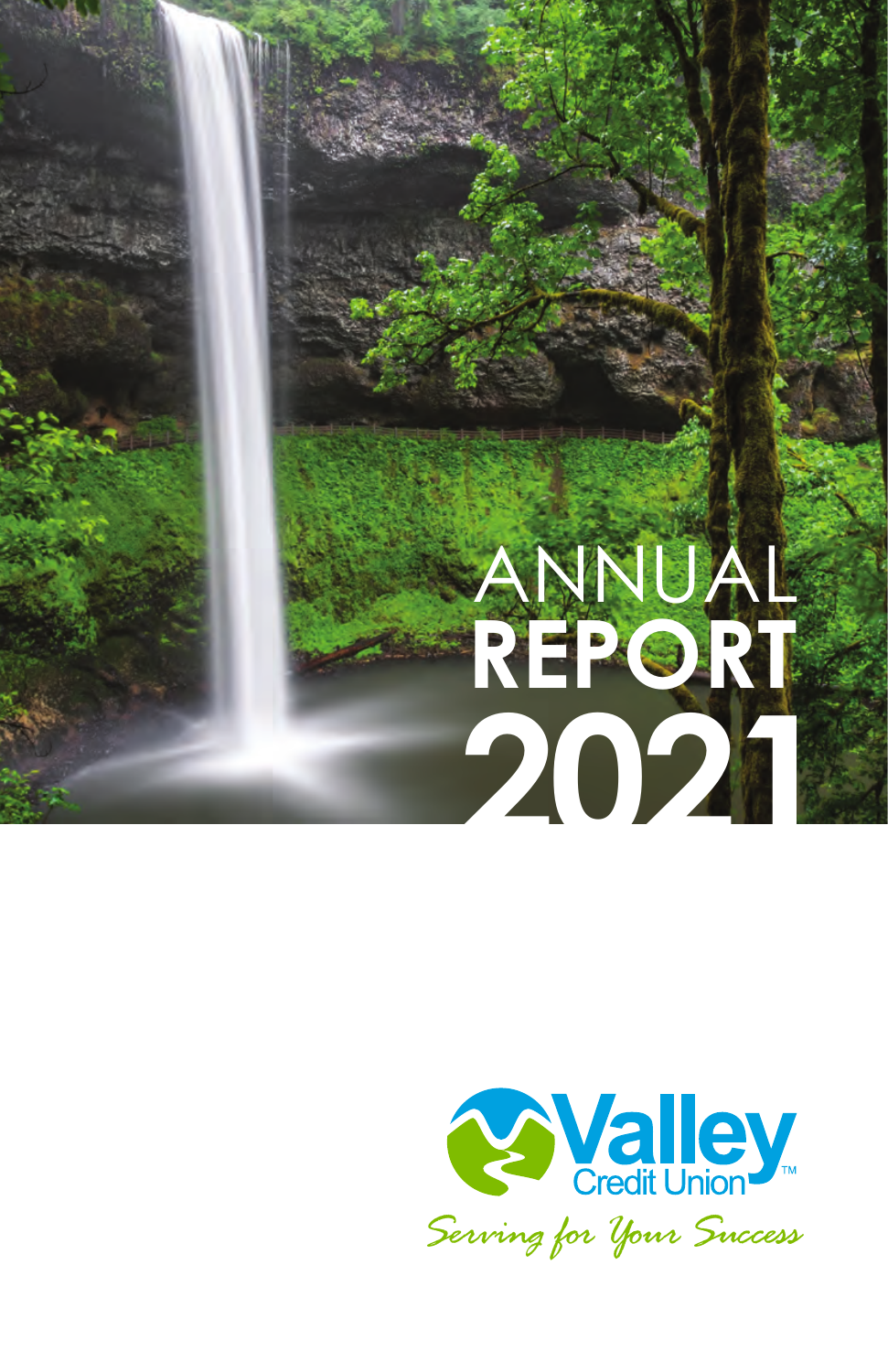### FINANCIAL **SUMMARY & HIGHLIGHTS**

| <b>BALANCE SHEET</b>                   | December 31, 2021 | December 31, 2020 |
|----------------------------------------|-------------------|-------------------|
| <b>ASSETS:</b>                         |                   |                   |
| Loans                                  | 66,734,495        | 61,362,848        |
| Allowance for Loan Losses              | (565, 248)        | (478, 381)        |
| Cash & Investments                     | 26,019,036        | 22,301,435        |
| Fixed Assets                           | 1,908,907         | 1,906,650         |
| Other Assets                           | 1,839,363         | 2.312.971         |
| <b>TOTAL ASSETS</b>                    | 95.936.553        | 87.405.523        |
| <b>LIABILITIES &amp; CAPITAL:</b>      |                   |                   |
| <b>Deposits</b>                        | 80,131,661        | 71,695,205        |
| Other Liabilities                      | 3,401,128         | 4,166,874         |
| Net Worth                              | 12,403,765        | 11,543,443        |
| <b>TOTAL LIABILITIES &amp; CAPITAL</b> | 95,936,553        | 87,405,523        |
| Net Worth Ratio                        | 12.93%            | 13.21%            |







Total Income 4,536,004 4,533,298

**INCOME STATEMENT December 31, 2021 December 31, 2020** Total Expenses 3,629,654 3,619,891 NET INCOME **906,349 913,406**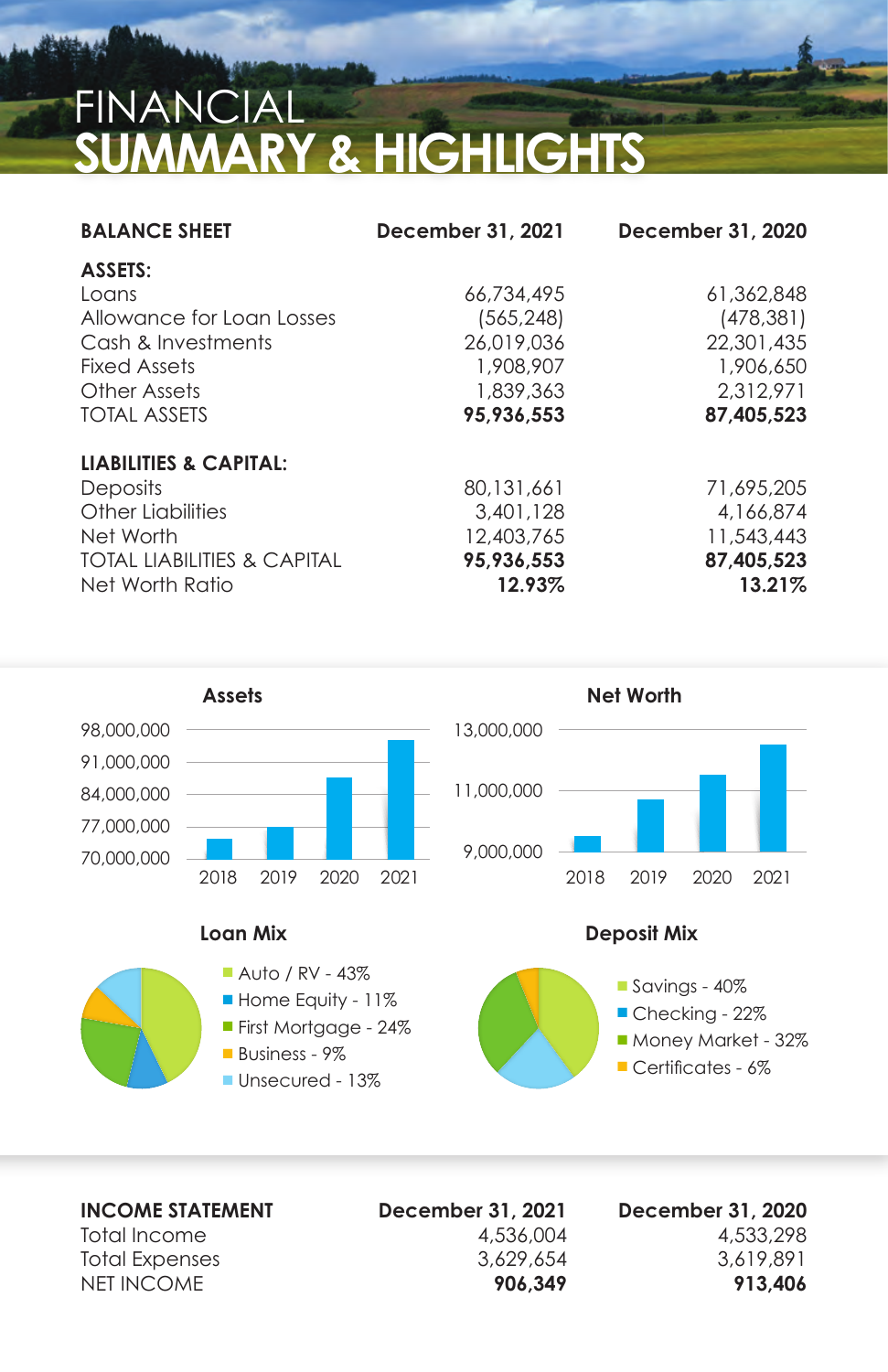### MESSAGE FROM THE **BOARD CHAIR & CEO**

In 1930, Salem Postal Credit Union (SPCU) was formed to provide competitive and convenient financial services, while maintaining sound, financial practices. At first, SPCU served only members in Salem but in later years changes were made to allow postal employees in the 973xx zip codes to join.

In 1957, Salem General Credit Union was started to serve employees and family members of the hospital and in 1968 the name was changed to Salem Hospital Credit Union. In 1976, the field of membership was opened to other health care facilities and renamed Valley Health Credit Union (VHCU). In 1981, VHCU purchased the property at 2096 Mission and the credit union has been located here since that time.

In 1996, these two credit unions that were financially strong, engaged in the Salem Community and located within a mile of each other made the decision to merge their operations. Our current board and staff are proud to carry on the legacy that has been built during the past 90 years.

Today, the financial services landscape continues to change, and we remain diligent to ensure that our service delivery is personal and professional and the products we offer are relevant to you, our member. Valley Credit Union is invested in our community. All our volunteer board members and employees live and work in the Salem area. Decisions that impact the operations of Valley and our service to you are made here at 2096 SE Mission Street in Salem.

The highlights in this report demonstrate that Valley is in a strong financial position and show that we have had robust growth for the past few years. Our success has enabled the credit union to pay back \$775,000 in ownership dividends during the past three years.

Thank you for your membership,

Rob Kansky **Pat Force** 

Rob Kansky, Chair Jeff Scofield, Chair Tyler Clark, Vice Chair Marilyn Bacon Earlene Naylor Micky Frost **Randy Sutton** Earlene Naylor Denny Nielsen Patrick Vance

Board Chair **President and CEO** 

**2021 Board of Directors 2021 Supervisory Committee**

Below are some of the organizations in our community that Valley Credit Union has actively supported during the past year: Salem Health Foundation, Union Gospel Mission, Mid Valley Literacy Center, Family Building Blocks, Willamette Humane Society, Marion Polk Food Share, Boys and Girls Club, Liberty House, Garten Services and American Cancer Society.